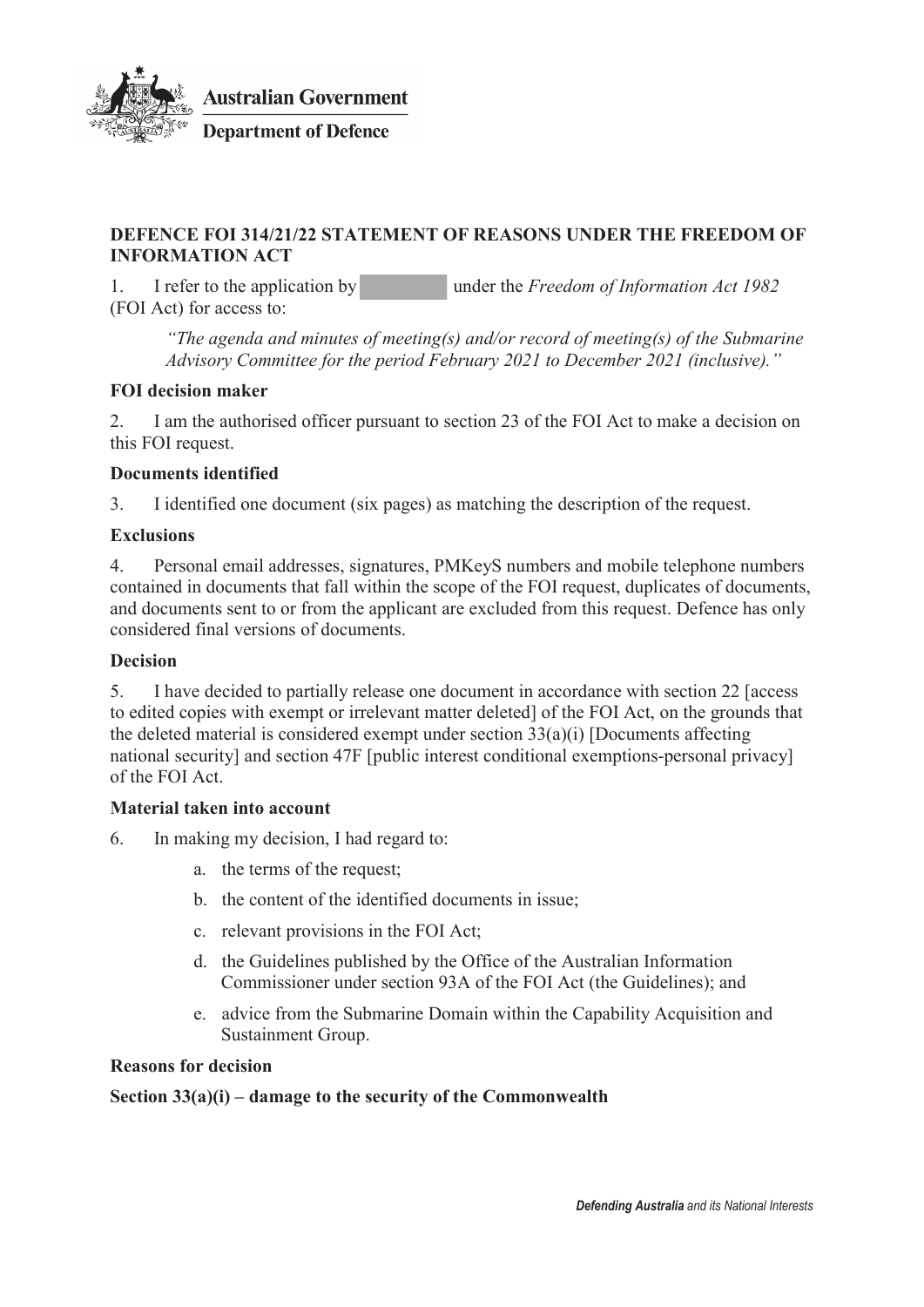7. Section 33(a)(i) exempts a document if disclosure of the document would, or could reasonably be expected to, cause damage to the security of the Commonwealth.

8. In regards to the terms 'could reasonably be expected to' and 'damage', the Guidelines provide:

> *5.16 The test requires the decision maker to assess the likelihood of the predicted or forecast event, effect or damage occurring after disclosure of a document.*

*5.17 The use of the word 'could' in this qualification is less stringent than 'would', and requires analysis of the reasonable expectation rather than certainty of an event, effect or damage occurring. It may be a reasonable expectation that an effect has occurred, is presently occurring, or could occur in the future.* 

*5.31 The meaning of 'damage' has three aspects:* 

*i. that of safety, protection or defence from something that is regarded as a danger. The AAT has given financial difficulty, attack, theft and political or military takeover as examples.* 

*ii. the means that may be employed either to bring about or to protect against danger of that sort. Examples of those means are espionage, theft, infiltration and sabotage.* 

*iii. The organisations or personnel providing safety or protection from the relevant danger are the focus of the third aspect.* 

9. I identified materiel in the document which upon release could reasonably be expected to cause damage to the security of the Commonwealth by making public Defence's methods for communicating classified information.

10. Accordingly, I have decided that the specified material is exempt pursuant to section 33(a)(i) of the FOI Act.

#### **Section 47F - Personal privacy**

11. Upon examination of the document, I identified information, specifically names of individuals other than the applicant.

12. When assessing whether the disclosure of personal information is unreasonable, I considered the following factors:

- a. the extent to which the information is well known;
- b. whether the person to whom the information relates is known to be (or to have been) associated with the matters dealt with in the document;
- c. the availability of the information from publicly available sources; and
- d. the effect of the release of the personal information could reasonably have on the third party.
- 13. I found that the:
	- a. specific personal information listed is not well known;
	- b. individuals whose personal information is contained in the documents are not widely known to be associated with the matters dealt with in the documents; and
	- c. information is not readily available from publicly accessible sources.